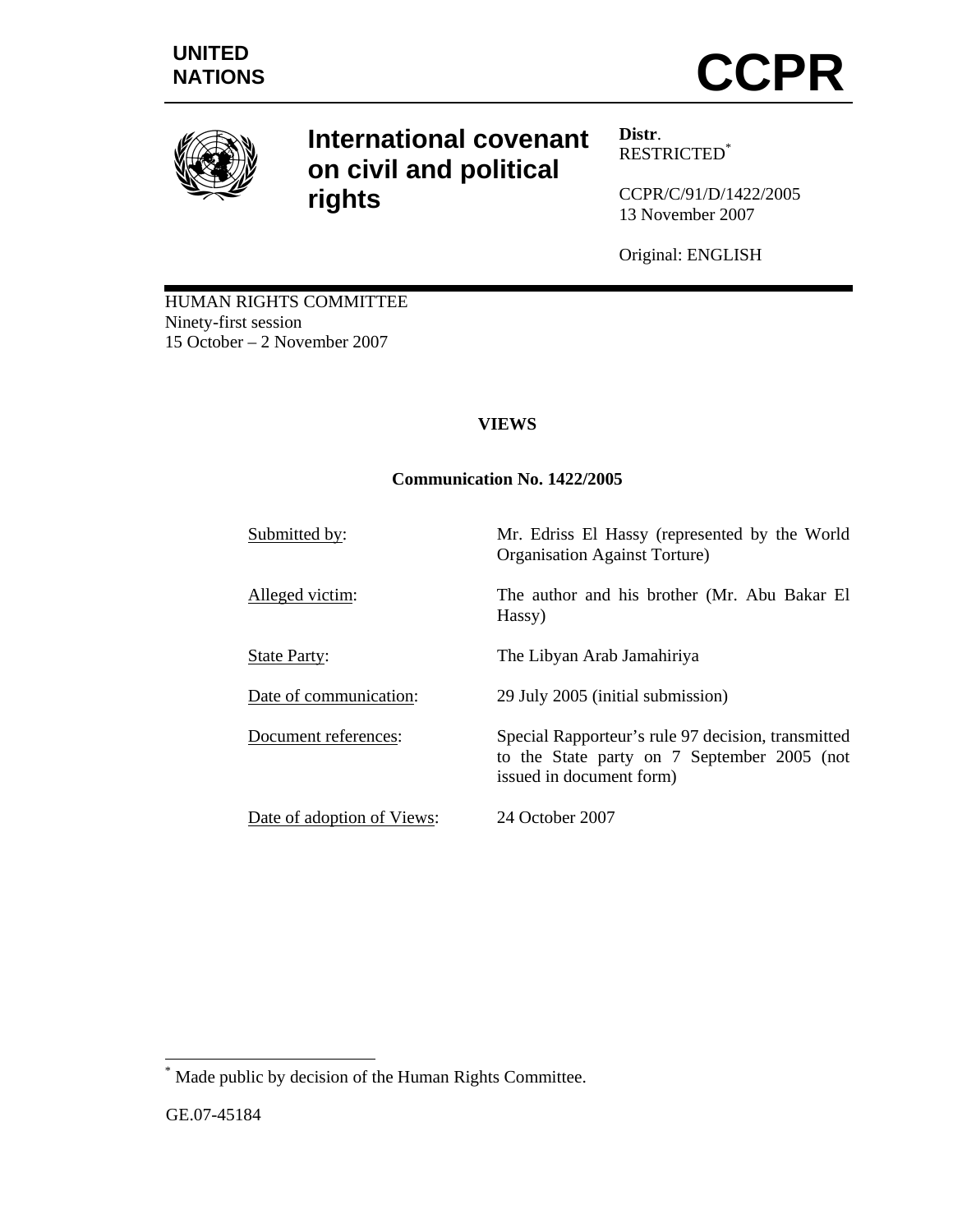*Subject matter:* unlawful arrest, incommunicado detention, ill-treatment, enforced disappearance

 *Procedural issue:* State failure to cooperate

 *Substantive issues:* right to life, prohibition of torture and cruel and inhuman treatment, right to liberty and security of the person, arbitrary arrest and detention, respect for the inherent dignity of the human person

 *Articles of the Covenant:* article 2, paragraph 3; article 6, paragraph 1; article 7; article 9, paragraphs 1 to 5; and article 10, paragraph 1.

 *Articles of the Optional Protocol:* article 5, paragraph 2(b)

 On 24 October 2007, the Human Rights Committee adopted the annexed text as the Committee's Views, under article 5, paragraph 4, of the Optional Protocol in respect of communication No. 1422/2005.

# [ANNEX]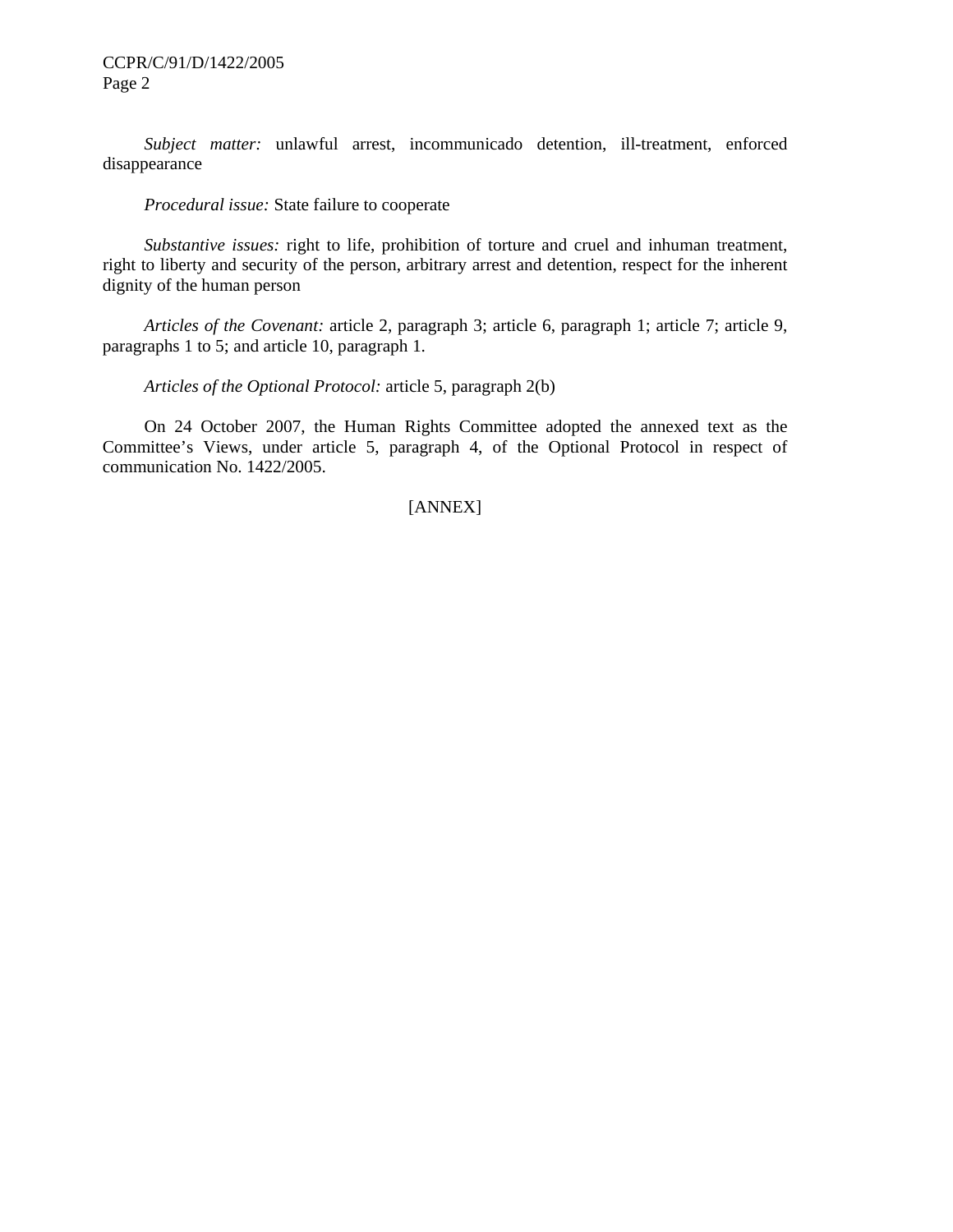#### **ANNEX**

Views of the Human Rights Committee under article 5, paragraph 4, of the Optional Protocol to the International Covenant on Civil and Political rights

Ninety-first session

concerning

#### **Communication No. 1422/2005\***

| Submitted by:          | Mr. Edriss El Hassy (represented by the World<br><b>Organisation Against Torture</b> ) |
|------------------------|----------------------------------------------------------------------------------------|
| Alleged victim:        | The author and his brother (Mr. Abu Bakar El<br>Hassy)                                 |
| <b>State Party:</b>    | The Libyan Arab Jamahiriya                                                             |
| Date of communication: | 29 July 2005 (initial submission)                                                      |

 The Human Rights Committee, established under article 28 of the International Covenant on Civil and Political Rights,

Meeting on 24 October 2007,

 Having concluded its consideration of communication No. 1422/2005, submitted to the Human Rights Committee by Edriss El Hassy on behalf of his brother, Abu Bakar El Hassy, under the Optional Protocol to the International Covenant on Civil and Political Rights,

 Having taken into account all written information made available to it by the authors of the communication, and the State party,

Adopts the following:

<sup>\*</sup> The following members of the Committee participated in the examination of the present communication: Mr. Abdelfattah Amor, Mr. Prafullachandra Natwarlal Bhagwati, Ms. Christine Chanet, Mr. Yuji Iwasawa, Mr. Edwin Johnson, Mr. Ahmed Tawfik Khalil, Mr. Rajsoomer Lallah, Ms. Zonke Zanele Majodina, Ms. Iulia Antoanella Motoc, Mr. Michael O'Flaherty, Ms. Elisabeth Palm, Mr. José Luis Pérez Sanchez-Cerro, Mr. Rafael Rivas Posada, Sir Nigel Rodley, Mr. Ivan Shearer and Ms. Ruth Wedgwood.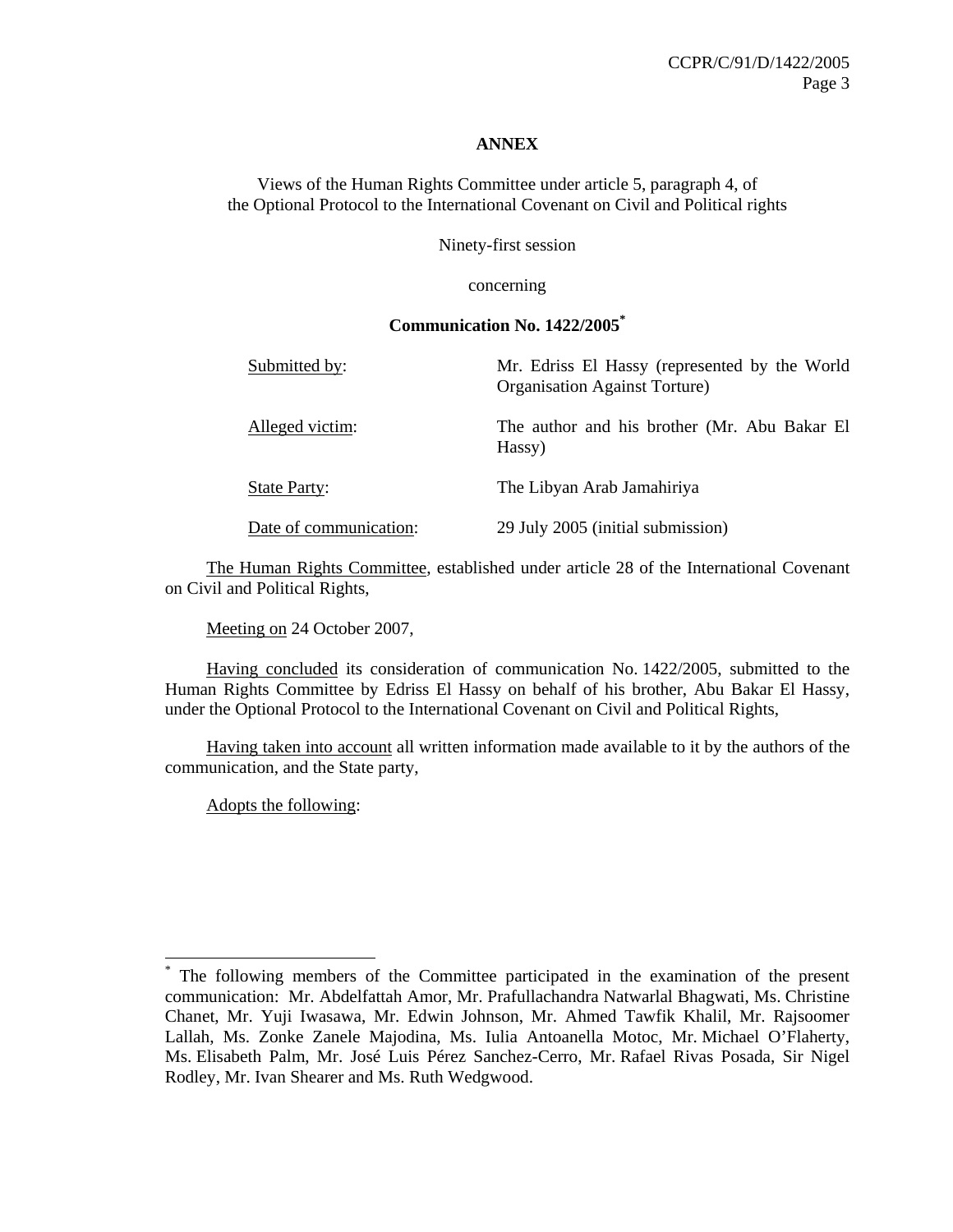## **Views under article 5, paragraph 4, of the Optional Protocol**

1. The author of the communication is Edriss El Hassy, a Libyan citizen, born in 1970 and currently residing in the United Kingdom. He is acting on his own behalf and on behalf of his brother, Abu Bakar El Hassy, also a Libyan national, born in 1967, who is said to have disappeared in Libya in 1995. The author claims to be a victim of a violation by Libyan Arab Jamahiriya of article 7, read in conjunction with article 2, paragraph 3, of the Covenant, and that his brother is a victim of a violation of article 2, paragraph 3; article 6, paragraph 1; article 7; article 9, paragraphs 1 to 5; and article 10, paragraph 1, of the Covenant. He is represented by the World Organisation Against Torture. The Covenant and its Optional Protocol entered into force for Libyan Arab Jamahiriya on 15 August 1970 and 16 August 1989 respectively.

## **The facts as presented by the author**

2.1 The author is the younger brother of Abu Bakar El Hassy. The El Hassy family was a prominent family under the monarchy, which was later harassed by the current political regime. The father, a former mayor of Al-Bayda, was forced to resign after Colonel Gaddafi's military coup. After the father died in 1974, the author's brother became the family's main breadwinner. He was a successful businessman and was considered a respectable person in his community, serving as a mediator in private disputes and making donations to charitable organizations.

2.2 In the early 1990s, the author's brother was forbidden to leave his hometown by the Libyan internal security police. Between 1993 and 1995, he had to report regularly to the internal security police's offices, where he was questioned about his activities. On some occasions, he was forced to stay for two or three days at their offices to answer questions. No official charges were brought against him. In July 1993, the internal security police searched his house without a warrant and seized all his books and personal belongings. He was handcuffed, taken to Tripoli and held in detention for around two months. He was then released and returned to home. Again, he was never formally charged.

2.3 In early 1995, the author's brother was detained again, sent to Tripoli and held for one month. After his release, he had to report to the police every day. On or about 25 March 1995, a police unit came to his house to arrest him, placing a black bag over his head. His mother and some of his siblings witnessed the arrest. The same day, the author himself was also arrested in Benghazi while attending a lecture at the university.

2.4 The author's brother was taken to Abu Salim prison in Tripoli, where he was placed in the so-called "Military Unit". While waiting to be assigned a proper cell, he was placed in a toilet area adjacent to the author's cell. When a prison guard discovered that the two brothers could communicate through a hole in the wall, he severely beat the author's brother. According to witness accounts by other detainees who spoke to the author in March and April 1995, the author's brother was constantly interrogated and systematically beaten by prison officers. He started to have health problems as a result of this ill-treatment and poor detention conditions, including lack of adequate food and water and the damp, hot and unventilated cells. On or about 20 May 1995, he was released from Abu Salim prison. He returned home but was kept under tight surveillance and obliged to report every day to the internal security police.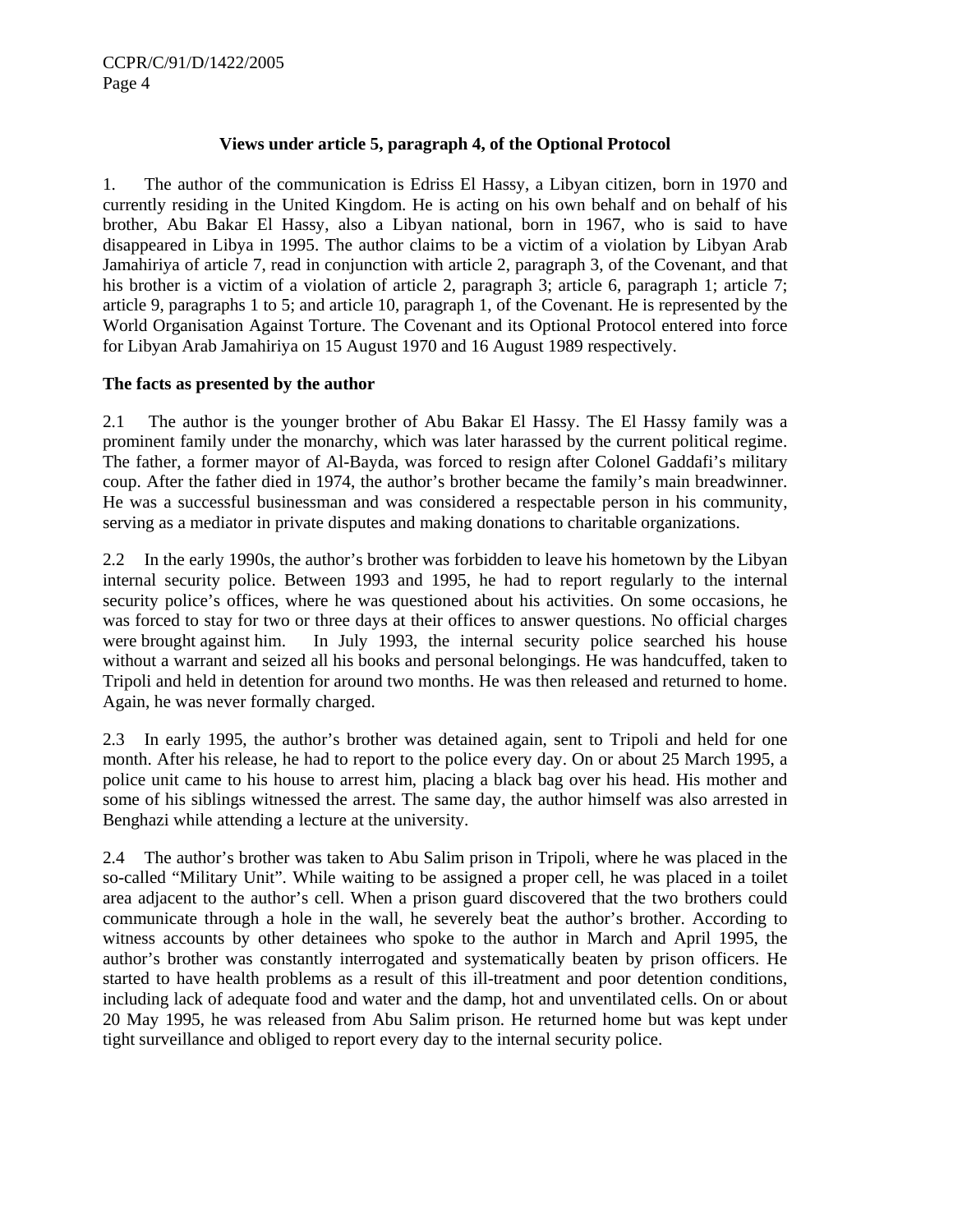2.5 On or about 24 August 1995, the author's brother was detained again and taken to Abu Salim prison, where he was placed in the "Central Unit" for about ten days and then transferred to the "Military Unit". The author explains that the "Military Unit" is reserved to members of the army serving prison sentences, although there were exceptions to this rule. Political dissidents were held in the Central Unit, where conditions of detention were considerably worse. On one occasion, the author's brother was brought by mistake to the author's cell and the author was able to confirm the extremely poor physical condition of his brother, due to the beatings and the poor prison conditions.

2.6 At the beginning of May 1996, the author's brother was transferred with some other 20 detainees back to the Central Unit. In June 1996, the poor detention conditions in the Central Unit (e.g. lack of proper food and water, constant beatings, overcrowding and heat) led to some sort of disturbance later described by the authorities as a "riot". The poor prison conditions that sparked the Abu Salim "riot" have been widely documented by major non-governmental organisations and by the Special Rapporteur on Torture.<sup>1</sup> After the "riot", the usual prison guards were replaced by a special military unit. At the end of June 1996, the special military forces stormed the Central Unit, killing large numbers of detainees. Over several days, the detainees in the other unit, including the author, could hear gunfire and screams of detainees being killed.

2.7 The author has not heard of or seen his brother since these events. The author himself was detained at Abu Salim for another four years until July 2000: presumably, had his brother survived, he would have met or heard about him again. Because he did not, the author has strong reasons to believe that his brother was killed in the massacre. However, the Libyan authorities have not given the author's family any information on the fate or whereabouts of the author's brother. Neither have they confirmed his death or returned his body for burial. Therefore, the author cannot be completely sure that his brother is dead, and continues to live with this excruciatingly painful uncertainty. Every attempt by the family to inquire about the fate of the author's brother has been unsuccessful. One of his brothers even went to Abu Salim prison to ask about him and was warned by prison officials never to make inquiries again.

#### **The complaint**

 $\overline{a}$ 

3.1 The author claims that his brother is a victim of a violation of article 2, paragraph 3. He invokes General Comment No. 6, in which the Committee stated that "States should establish effective facilities and procedures to investigate thoroughly cases of missing and disappeared persons in circumstances which may involve a violation of the right to life".<sup>2</sup> He recalls that if the disappeared victim died in custody, it is incumbent on the State party to explain how the

<sup>&</sup>lt;sup>1</sup> In his Report of 12 January 1999 (E/CN.4/1999/61, para.448), the prison conditions are described as harsh, overcrowded and unsanitary. Available information indicated that the lack of adequate food medical care and the use of torture and other forms of ill-treatment had resulted in the deaths of political prisoners.

<sup>&</sup>lt;sup>2</sup> See also Communication No. 107/1981, Quinteros v. Uruguay, Views adopted on 21 July 1983, para.16.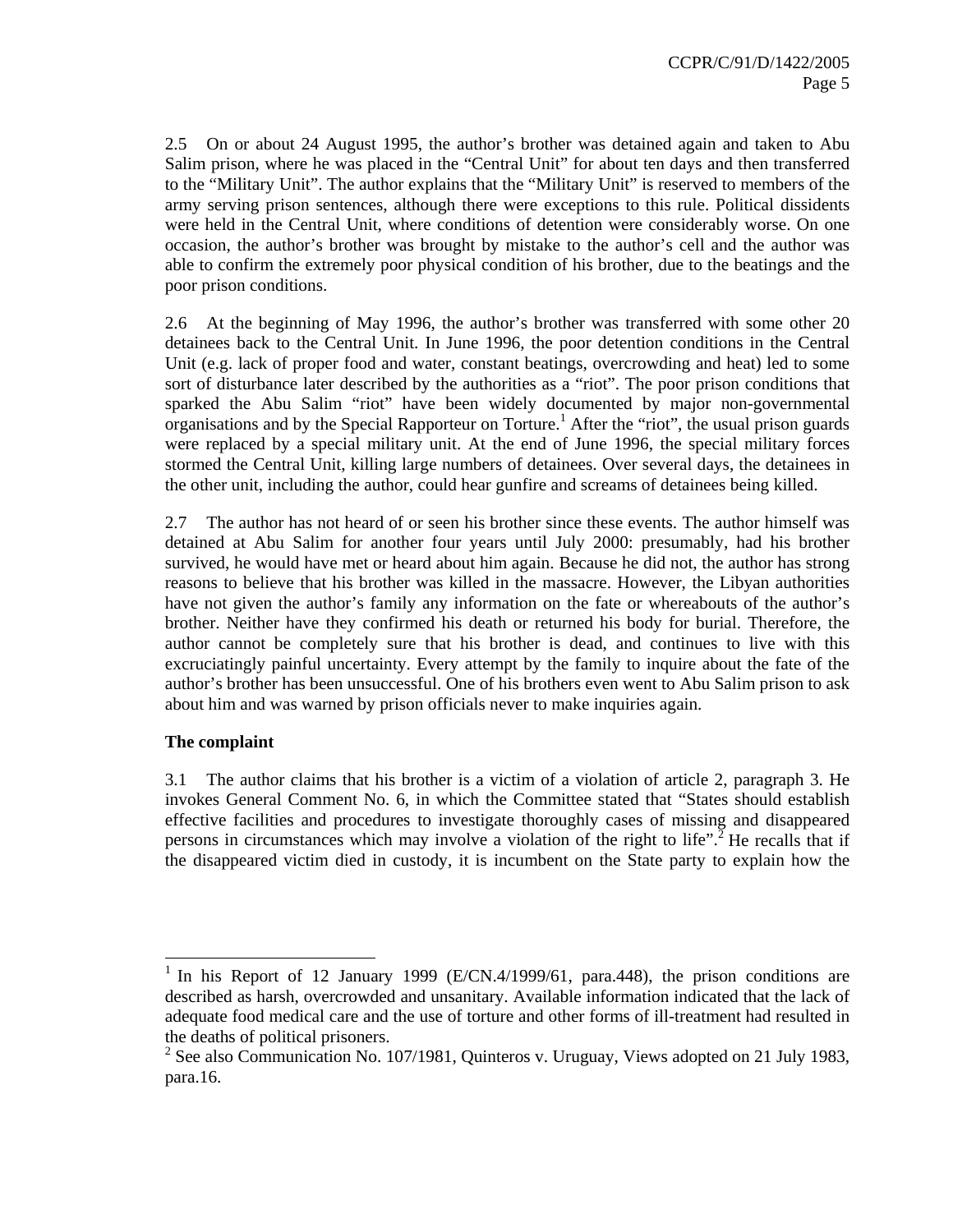-

victim lost his life and inform the family of the location of the victim's body.<sup>3</sup> In the present case, the State party has taken no steps to investigate the disappearance of the author's brother and has provided no information to his family as to his whereabouts or fate for more than ten years. No public official has been prosecuted and no compensation was ever paid to the family. If the author's brother is dead, which is likely to be the case, the State party also breached its duty to inform the family of how he died or where his remains are located. The author thus argues that the facts of the case reveal a breach of the right to a remedy guaranteed under article 2, paragraph 3, of the Covenant.

3.2 The author argues that it may be presumed that his brother was arbitrarily deprived of his life in violation of article 6 of the Covenant. He submits that the killing of many prisoners at Abu Salim prison in 1996 was not reasonably necessary for protecting life or preventing escape. According to estimates, up to 250 detainees are still missing. The sheer number of prisoners killed during the incident suggests that the State party's actions were out of proportion to any legitimate law enforcement objective. The State party has attempted to avoid all accountability for the massacre by blocking all international and domestic scrutiny into what happened. This suggests a government cover-up.

3.3 The author claims that his brother is also a victim of violations of articles 7 and 10, paragraph 1. Firstly, his brother was detained several times incommunicado, including twice at Abu Salim prison, i.e. from around 25 March 1995 to 20 May 1995, then from 24 August 1995 to the present time. At no point during his detention was he given the opportunity to speak with a lawyer or his family, or anyone else in the outside world. He submits that his brother's repeated and prolonged incommunicado detentions of which the second one at Abu Salim prison has lasted ten years if he is still alive or around ten months if he was killed in 1996 amount to torture and cruel and inhuman treatment in violation of articles  $7$  and  $10$ , paragraph  $1<sup>4</sup>$ . Secondly, the author recalls that his brother was severely and systematically beaten during interrogation and once also for having attempted to communicate with his brother. The accounts given by eyewitnesses at the prison to the author, as well as the brother's subsequent physical deterioration witnessed by the author himself are consistent with what is know about the practices of torture and ill-treatment inside Abu Salim prison in the  $1990s$ .<sup>5</sup> Thirdly, the author argues that his brother was held in life-threatening detention conditions, i.e. severe overcrowding, poor ventilation, insufficient and irregular food supply, lack of medical care and substandard hygienic conditions. He recalls that the Committee has consistently ruled that such conditions violate article 7.<sup>6</sup>

<sup>&</sup>lt;sup>3</sup> See Communication No. 886/1999, Schedko v. Belarus, Views adopted on 3 April 2003, para.12; and Communication No. 887/1999, Staselovich v. Belarus, Views adopted on 3 April 2003, para.11.

<sup>&</sup>lt;sup>4</sup> See Communication No. 440/1990, El-Megreisi v Libyan Arab Jamahiriya, Views adopted on 23 March 1994, para.5.4.

<sup>&</sup>lt;sup>5</sup> See Report by the Special Rapporteur on Torture, E/CN.4/1999/61, 12 January 1999, para.447.

 $6$  See Communication No. 414/1990, Mika Miha v. Equatorial Guinea, Views adopted on 8 July 1994, para.6.4; Communication No. 763/1997, Pavlova v. Russian Federation, Views adopted on 26 March 2002, para.9.1; Communication No. 798/1998, Howell v. Jamaica, Views adopted on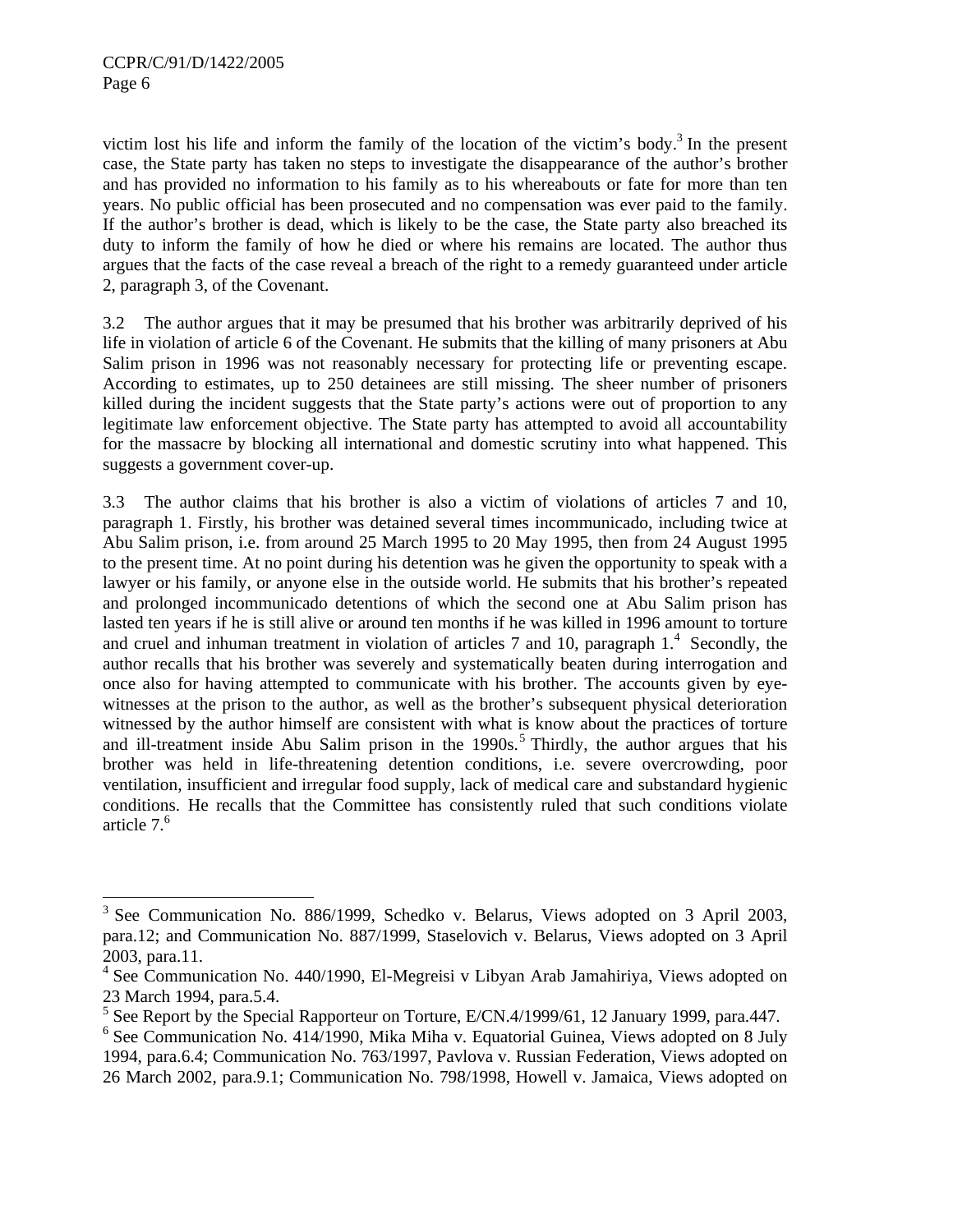3.4 The author claims that his brother is a victim of violations of article 9. With regard to article 9, paragraph 1, his brother was arrested on several occasions without a warrant and held incommunicado for prolonged periods of time, without ever being charged or convicted of a crime or other offence. With regard to article 9, paragraph 2, he was never informed of the reasons for his multiple arrests and was never informed of the charges against him. With regard to article 9, paragraph 3, he was never brought before a judge. With regard to article 9, paragraph 4, the authorities made it impossible for him to challenge the legality of his detention by "disappearing him". With regard to article 9, paragraph 5, the authorities made it impossible for him to seek compensation for his unlawful arrests and detentions.

3.5 With regard to the author himself, he claims to be victim of a violation of article 7, read in conjunction with article 2, paragraph 3, because of the anguish caused to him by his brother's disappearance.<sup>7</sup> This anguish was exacerbated by the fact that he witnessed his brother's physical and psychological deterioration in prison before his disappearance, knowing that he was being subjected to torture. Moreover, he was present in Abu Salim prison when special military forces stormed the unit where his brother was held and could hear the gunshots and screaming of the prisoners as they were being killed.

3.6 With regard to the issue of exhaustion of domestic remedies, the author recalls that since he was released from Abu Salim prison in July 2000, he was required to report regularly to the local police station, where he was routinely threatened with further detention, should he intend to file a complaint to the judiciary. He contends that there are no available remedies for human rights violations in Libya, because the judiciary is not independent from the government. Successful prosecutions of government officials for human rights violations are virtually nonexistent and the regime has never accounted for the fate of disappeared persons or investigated or prosecuted officials responsible for such disappearances.<sup>8</sup> The author further contends that he was not in a position to appeal to the judicial system to investigate the fate of his missing brother because such a course of action would have exposed him and his family to a high risk of harm at the hands of government officials, especially considering that he had been held in detention for over five years and that his family and him have been threatened on several occasions by the internal security police. He makes several references to cases where relatives have been killed after making enquiries about their detained loved ones. He also recalls that one of his brothers went to Abu Salim prison to enquire about the missing brother and received threats as a result.

3.7 The author requests that the Committee recommend to the State party to fully investigate the circumstances of the disappearance of his brother and promptly communicate this information to the family, and to release him immediately if he is still detained at Abu Salim prison or to return his remains to his family if he is dead; to bring to justice those responsible for the disappearance, ill-treatment and death of his brother; to adopt measures necessary to ensure

-

<sup>21</sup> October 2003, para.6.2; and Communication No. 900/1999, *C. v. Australia*, Views adopted on 28 October 2002, para.8.4.

<sup>&</sup>lt;sup>7</sup> See Communication No. 107/1981, Quinteros v. Uruguay, Views adopted on 21 July 1983,  $\frac{\text{para}}{\text{8}}$ 

The author refers to the Committee's latest Concluding Observations on Libya (CCPR/C/79/Add.101), as well as various NGO reports.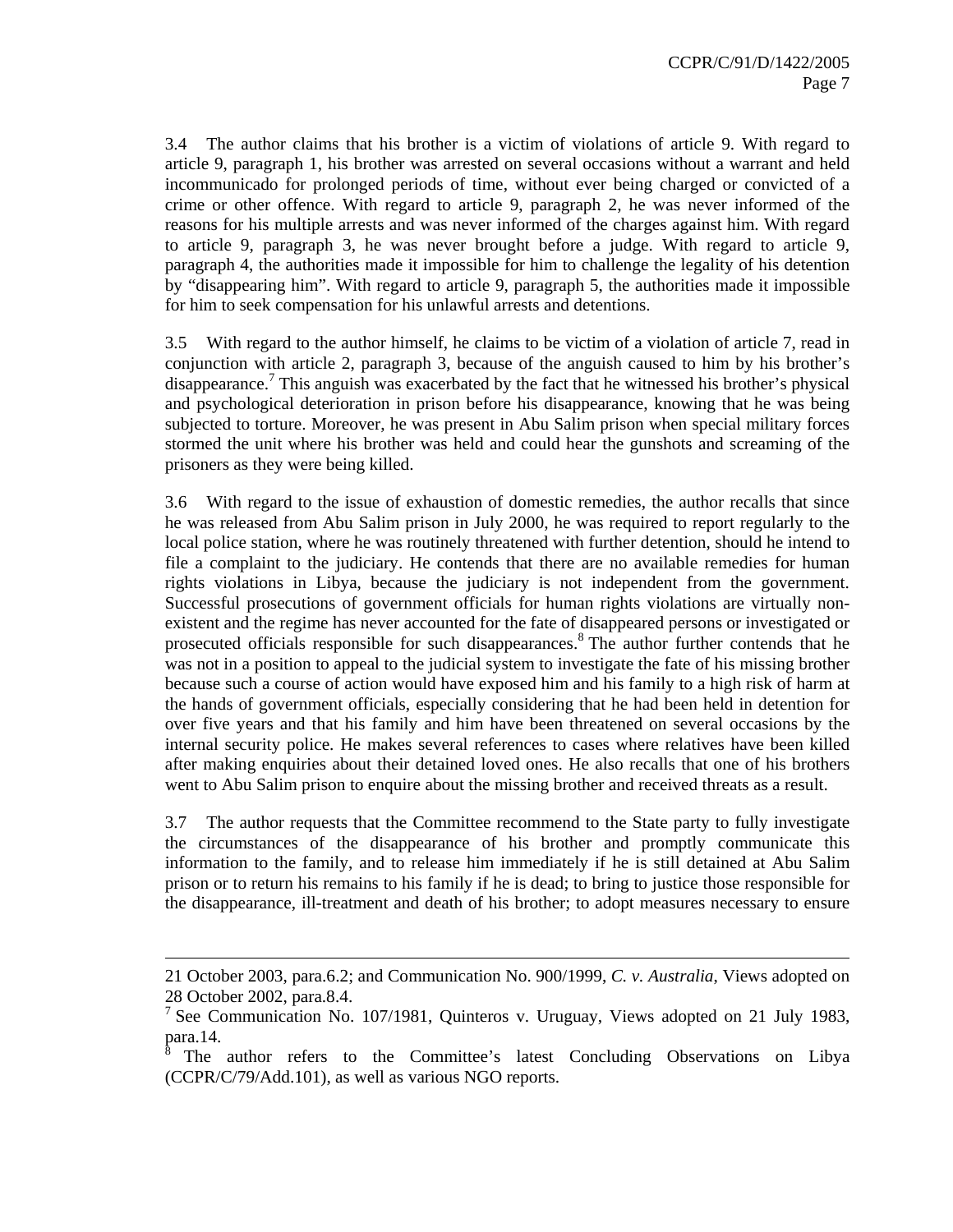he and his family receive full compensation for the violations suffered; and to adopt necessary measures to ensure that similar violations do not occur in the future.

### **State party's failure to cooperate**

4. On 9 May 2006, 20 September 2006 and 28 November 2006, the State party was requested to submit information on the admissibility and merits of the communication. The Committee notes that this information has not been received. It regrets the State party's failure to provide any information with regard to the admissibility or substance of the author's claims. It recalls that under the Optional Protocol, the State party concerned is required to submit to the Committee written explanations or statements clarifying the matter and the remedy, if any, that it may have taken. In the absence of a reply from the State party, due weight must be given to the author's allegations, to the extent that these have been properly substantiated.

## **Issues and proceedings before the Committee**

# **Consideration of admissibility**

5.1 Before considering any claim contained in a communication, the Human Rights Committee must, in accordance with article 93 of its Rules of procedure, decide whether or not it is admissible under the Optional Protocol of the Covenant.

5.2 The Committee has ascertained that the same matter is not being examined under another procedure of international investigation or settlement for the purposes of article 5, paragraph 2(a), of the Optional Protocol.

5.3 With respect to the requirement of exhaustion of domestic remedies, the Committee reiterates its concern that in spite of three reminders addressed to the State party no information or observations on the admissibility or merits of the communication have been received from the State party. In the circumstances, the Committee finds that it is not precluded from considering the communication under article 5, paragraph 2 (b), of the Optional Protocol. The Committee finds no other reason to consider the communication inadmissible and thus proceeds to its consideration on the merits, in as much as the claims under article 6; article 7; article 9; article 10, paragraph 1; and article 2, paragraph 3, are concerned. It also notes that issues may arise under article 7, with respect to the disappearance of the author's brother.

#### **Consideration of merits**

6.1 The Human Rights Committee has considered the present communication in the light of all the information made available to it, as provided under article 5, paragraph 1, of the Optional Protocol.

6.2 As to the alleged detention incommunicado of the author's brother, the Committee recognises the degree of suffering involved in being held indefinitely without contact with the outside world. It recalls its General Comment No. 20 on article 7, which recommends that States parties should make provision against detention incommunicado. It notes that the author claims that his brother was detained incommunicado on several occasions, including twice at Abu Salim prison, from around 25 March 1995 to 20 May 1995, and then again from 24 August 1995 to the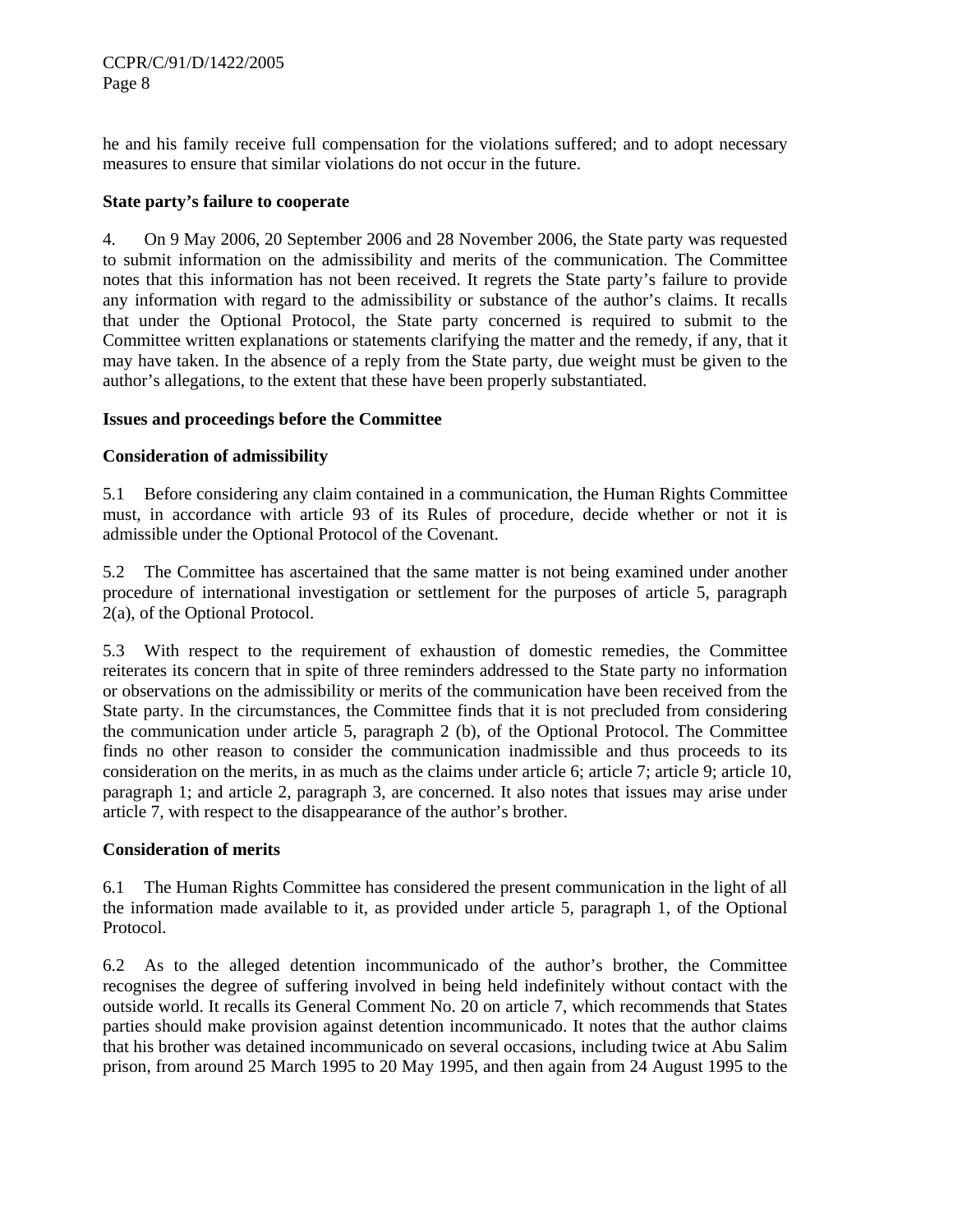present time. The Committee notes that the author was detained in the same prison and saw his brother there on several occasions, although he was not allowed to communicate with him. In these circumstances, and in the absence of any explanations from the State party in this respect, due weight must be given to the author's allegations. The Committee concludes that to keep the author's brother in captivity and to prevent him from communicating with his family and the outside world constitutes a violation of article 7 of the Covenant.<sup>9</sup>

6.3 As to the alleged beatings of the author's brother, the Committee notes that eye-witnesses at the prison informed the author that his brother was severely and systematically beaten during interrogation. Furthermore, the author himself witnessed the subsequent deterioration of his brother's poor physical condition. In these circumstances, and again in the absence of any explanations from the State party in this respect, due weight must be given to the author's allegations. The Committee concludes that the treatment of the author's brother at Abu Salim prison amounts to a violation of article 7.

6.4 As to the alleged conditions of detention at Abu Salim, the Committee takes note of the author's allegations that the conditions of detention in which his brother was kept were lifethreatening. It reiterates that persons deprived of their liberty may not be subjected to any hardship or constraint other than that resulting from the deprivation of liberty and that they must be treated with humanity and respect for their dignity. In the absence of information from the State party on the conditions of detention at Abu Salim prison in which the author's brother stayed, the Committee finds a violation of article 10, paragraph  $1<sup>10</sup>$ 

6.5 With regard to the alleged violation of article 9, the information before the Committee shows that the author's brother was arrested on several occasions by agents of the State party without a warrant and held incommunicado without ever being informed of the reasons for his arrests or the charges against him. The Committee recalls that the author's brother was never brought before a judge and never could challenge the legality of his detention. In the absence of any pertinent explanations from the State party, the Committee finds a violation of article  $9$ .<sup>11</sup>

6.6 As to the alleged disappearance of the author's brother, the Committee recalls the definition of enforced disappearance in article 7, paragraph 2(i), of the Rome Statute of the International Criminal Court: "Enforced disappearance of persons means the arrest, detention or abduction of persons by, or with the authorization, support or acquiescence of, a State or a political organization, followed by a refusal to acknowledge that deprivation of freedom or to give information on the fate or whereabouts of those persons, with the intention of removing them from the protection of the law for a prolonged period of time." Any act leading to such disappearance constitutes a violation of many of the rights enshrined in the Covenant, including the right to liberty and security of person (art. 9), the right not to be subjected to torture or to

<sup>&</sup>lt;sup>9</sup>See Communication No. 540/1993, Celis Laureano v. Peru, Views adopted on 25 March 1996, para.8.5; and Communication No. 458/1991, Mukong v. Cameroon, Views adopted on 21 July 1994, para.9.4.

<sup>&</sup>lt;sup>10</sup> See Communication No. 1134/2002, Gorji-Dinka v. Cameroon, Views adopted on 17 March 2005, para.5.2.

<sup>&</sup>lt;sup>11</sup> See Communication No. 1297/2004, Medjnoune v. Algeria, Views adopted on 14 July 2006, para.8.5.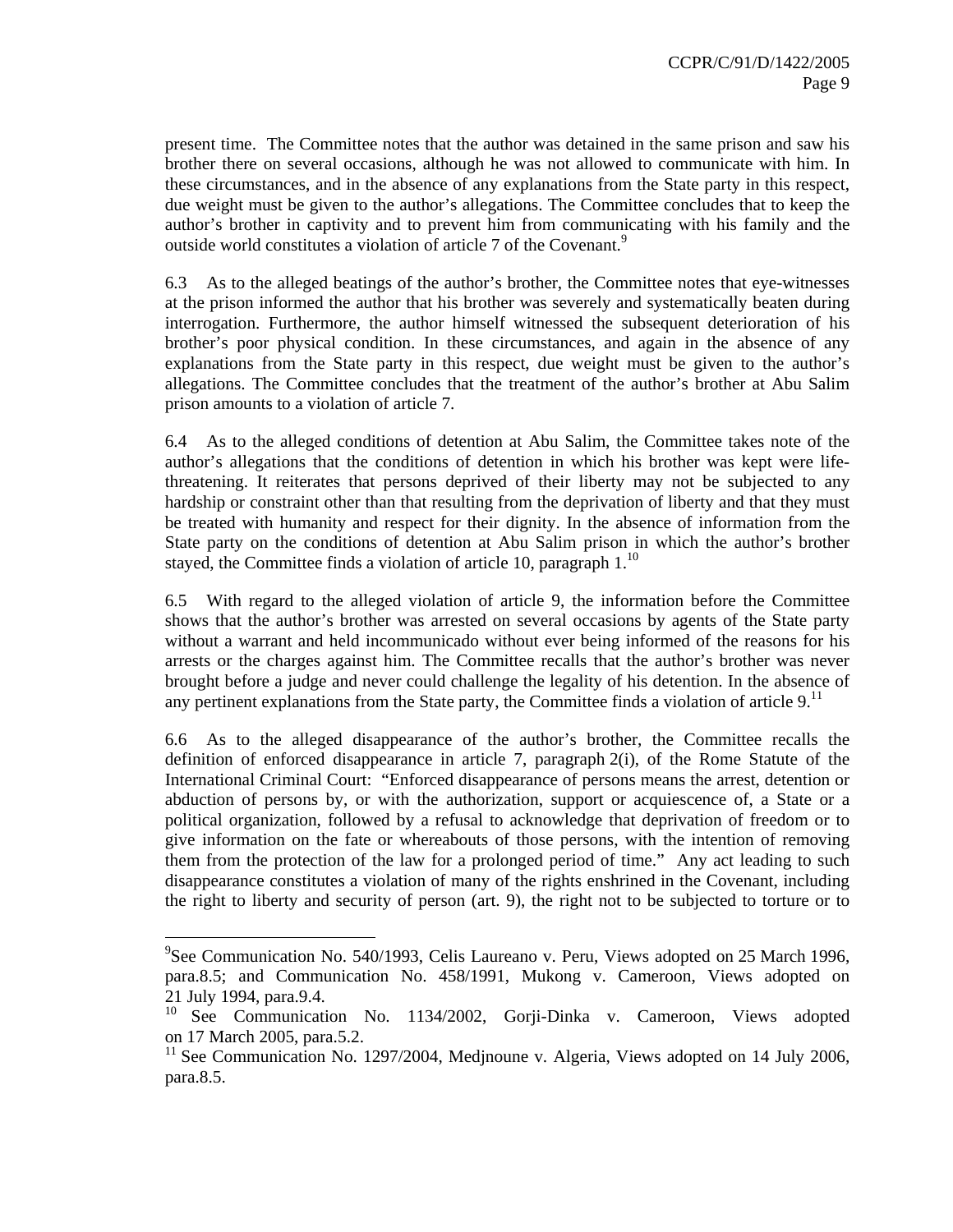cruel, inhuman or degrading treatment or punishment (art. 7) and the right of all persons deprived of their liberty to be treated with humanity and with respect for the inherent dignity of the human person (art. 10). It also violates or constitutes a grave threat to the right to life (art.  $6$ ).<sup>12</sup> In the present case, in view of his brother's disappearance since June 1996, the author invokes article 2, paragraph 3.

6.7 The Committee notes that the State party has provided no response to the author's allegations regarding the forced disappearance of his brother. It reaffirms that the burden of proof cannot rest on the author of the communication alone, especially considering that the author and the State party do not always have equal access to the evidence and frequently the State party alone has the relevant information.<sup>13</sup> It is implicit in article 4, paragraph 2, of the Optional Protocol that the State party has the duty to investigate in good faith all allegations of violations of the Covenant made against it and its representatives and to furnish to the Committee the information available to it. In cases where the allegations are corroborated by credible evidence submitted by the author and where further clarification depends on information exclusively in the hands of the State party, the Committee may consider an author's allegations substantiated in the absence of satisfactory evidence or explanations to the contrary presented by the State party.

6.8 In the present case, counsel has informed the Committee that the author's brother disappeared in June 1996 at Abu Salim prison where he was last seen by the author himself and other detained, and that his family still does not know what has happened to him. In the absence of any comments by the State party on the author's brother's disappearance, the Committee considers that this disappearance constitutes a violation of article 7.

6.9 The author invokes article 2, paragraph 3, of the Covenant, which requires States parties to ensure that individuals have accessible, effective and enforceable remedies for asserting the rights enshrined in the Covenant. The Committee attaches importance to States parties' establishment of appropriate judicial and administrative mechanisms for addressing alleged violations of rights under domestic law. It refers to its General Comment No. 31 which states that failure by a State party to investigate allegations of violations could in and of itself give rise to a separate breach of the Covenant.<sup>14</sup> In the present case, the information before it indicates that the author's brother did not have access to such effective remedies, and the Committee concludes that the facts before it reveal a violation of article 2, paragraph 3, read in conjunction with article  $7<sup>15</sup>$ 

6.10 As to the possible violation of article 6 of the Covenant, the Committee notes that the author has not explicitly requested the Committee to conclude that his brother is dead. Moreover,

l

 $12$  See Communication No. 950/2000, Sarma v. Sri Lanka, Views adopted on 16 July 2003, para.9.3.

 $^{13}$  See Communication No. 139/1983, Conteris v. Uruguay, Views adopted on 17 July 1985, para.7.2; and Communication No. 1297/2004, Medjnoune v. Algeria, Views adopted on 14 July 2006, para.8.3.

 $14$  See para.15.

<sup>&</sup>lt;sup>15</sup> See Communication No. 1196/2003, Boucherf v. Algeria, Views adopted on 30 March 2006, para.9.9.